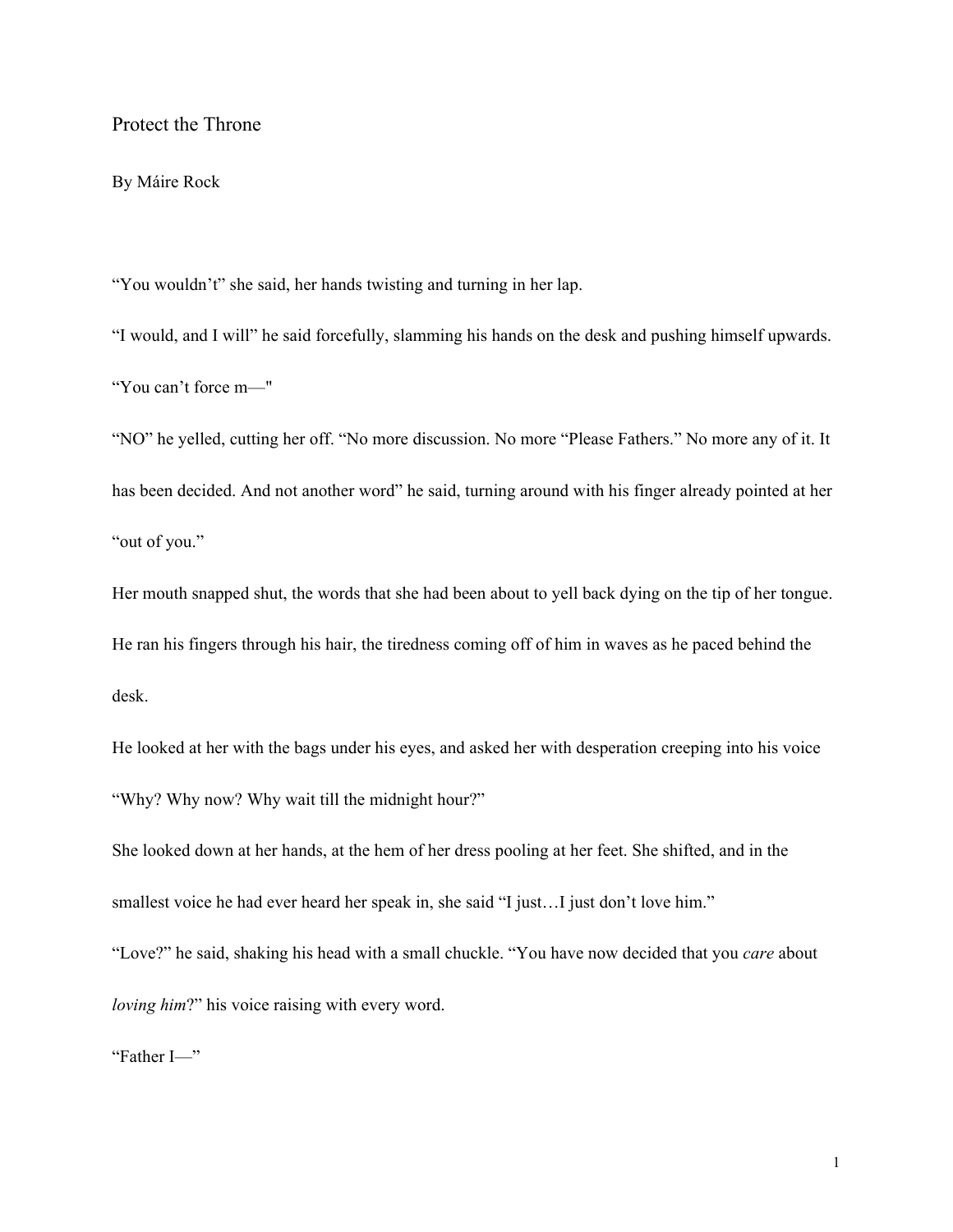"We have been through months of talks with his family. He was chosen out of the best families in the kingdom, and we even gave you a choice out of the three boys! We didn't give your brother a choice. He's the heir. We didn't give your older sister a choice. We had to solidify the alliance with Ventra. But you," he said, his voice low with anger "You're the third. *You* got the choice. Even when you didn't deserve one. And ten minutes before you walk down the aisle, you suddenly decide, that loving him, that's the dealbreaker? You would risk everything because of one small detail?" She opened her mouth, but all the words that were so ready to come out just moments before were nowhere to be found. The small voice in her head told her to give up. Shouldn't she be so lucky? He was right. Kaden and Alya didn't get that choice. She did. But she saw how Kaden's wife wasn't happy. How her head bowed whenever anyone walked by. And when she did manage to get a glimpse of her eyes at the dinner table, it was like tears were threatening to spill over into her soup. No, she wouldn't become like Kaden's wife. She couldn't. She wouldn't bow down. Damn the consequences, she would not be forced into a marriage for something she did not even do. Even though she had admitted to it, she thought guiltily.

She stood up, pulling herself to look directly into her father's eyes.

"It's not a choice. Not from where I stand. And I don't love him, and I *won't* marry him, no matter what you say." She said, squaring her shoulders. "You cannot make me. You tell Kaden to jump, and he asks how high. You tell Alya where to go and she rushes to please you. But not me. You can't control me." she yelled, releasing all her pent-up anger.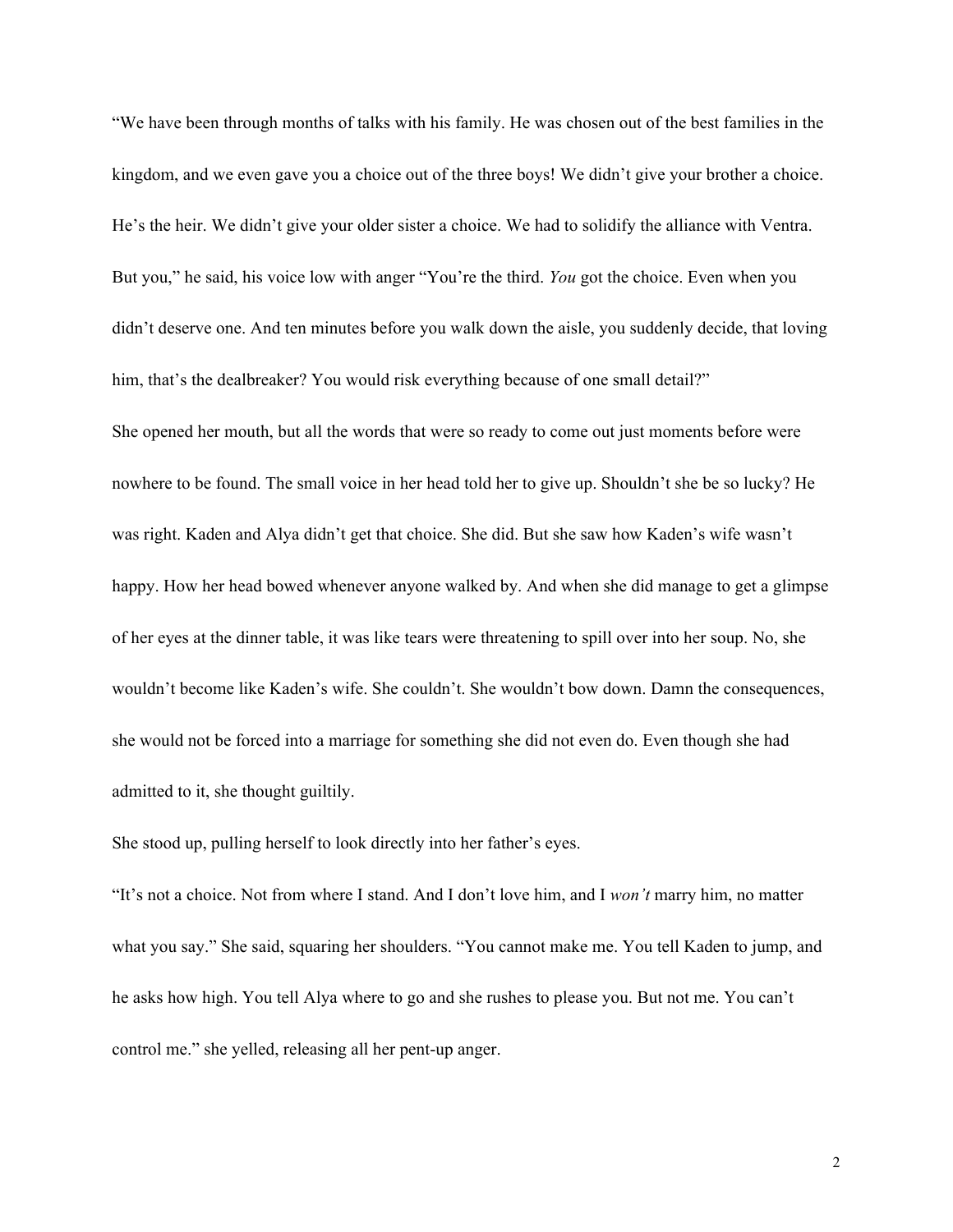Her father chuckled softly. "Oh Synové" he said, getting up and moving around the desk towards her. "It's Syn," she said quietly. He waved his hand dismissively.

"Synové, it's time you realized that as long as you are under my roof, I will always control you. Now," he said, walking up to her and grasping her forearm tightly, "You are walking down that aisle now or so help me, I will risk the entire reputation of this kingdom and my family and tell everyone the reason why we rushed this courtship."

She blanched but held firm and didn't say a word. Her mind whirled, trying to think. How to get out? How to get out? One thought took over. Protect Kaden. Protect the throne. All those years of deference to the family took over, and like a balloon, all the fight went out of her. She turned to her dad and gave him a small nod.

"That's my girl," he said, finally releasing her. They walked towards the door, and he opened it for her, and her attendant came in and grabbed her train. She walked down the long hallway numbly to the big oak doors. As she paused in front of them, she took a breath. The royal attendant looked at her and she have him a small nod. With that, he gave the doors three strong resounding knocks that echoed through the hall.

### *Boom*

Her breath caught.

### *Boom*

Her palms started to sweat.

#### *Boom*